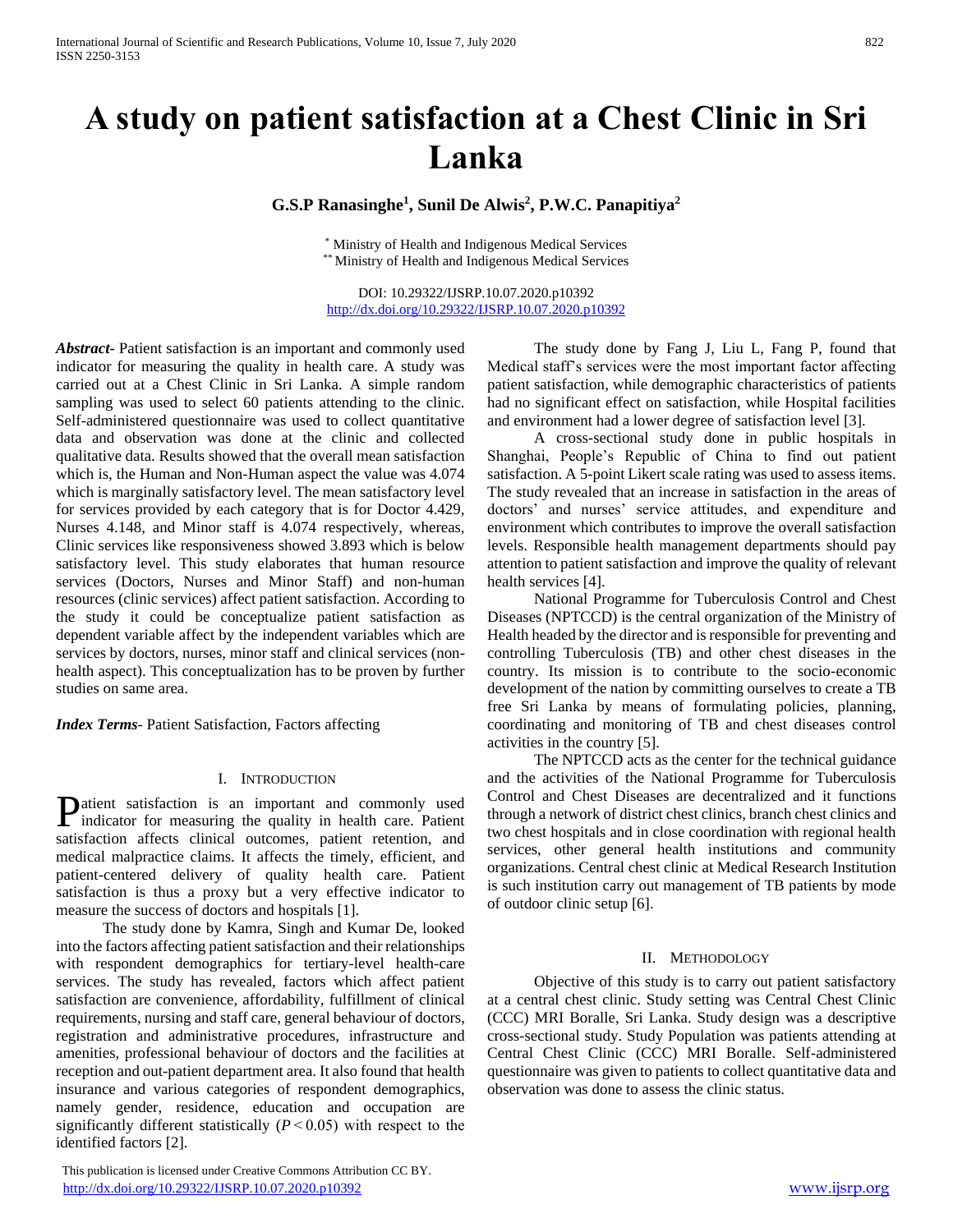International Journal of Scientific and Research Publications, Volume 10, Issue 7, July 2020 823 ISSN 2250-3153

# III. SAMPLE SIZE Sample calculation done according to below formula [7]. Formula for Sample size =  $N = \frac{Z^2(p)(1-p)}{P^2}$  $d^2$ *N = Sample size Z = α value = 5% = 1.96 P = 0.5 d = Precision = 15% = 0.15*  $N = \frac{1.96^2(0.5)(0.5)}{0.15^2} = 46.68$

#### **Sex Distribution**

# **Table 1 – Sex Distribution**

*N = 47 + 47 X 10% (Non - Respondent Rate) = 47 + 4.7 = 51.7 = 52*

Total sample of 60 patients were taken. Simple random sampling was used to select patients.

 Data Collection was done by the principle investigator and the data was analyzed using SPSS statistical package. Administrative clearance was taken from relevant authorities and the inform consent was taken from the patients before giving the questionnaire and autonomy was achieved.

IV. RESULTS

|                        | Frequency | Percent       | <b>Cumulative Percent</b> |
|------------------------|-----------|---------------|---------------------------|
| Male                   | 20        | 33.3          | 33.3                      |
| Female<br><b>Total</b> | 40<br>60  | 66.7<br>100.0 | 100.0                     |



#### **Figure 1 –Sex Distribution**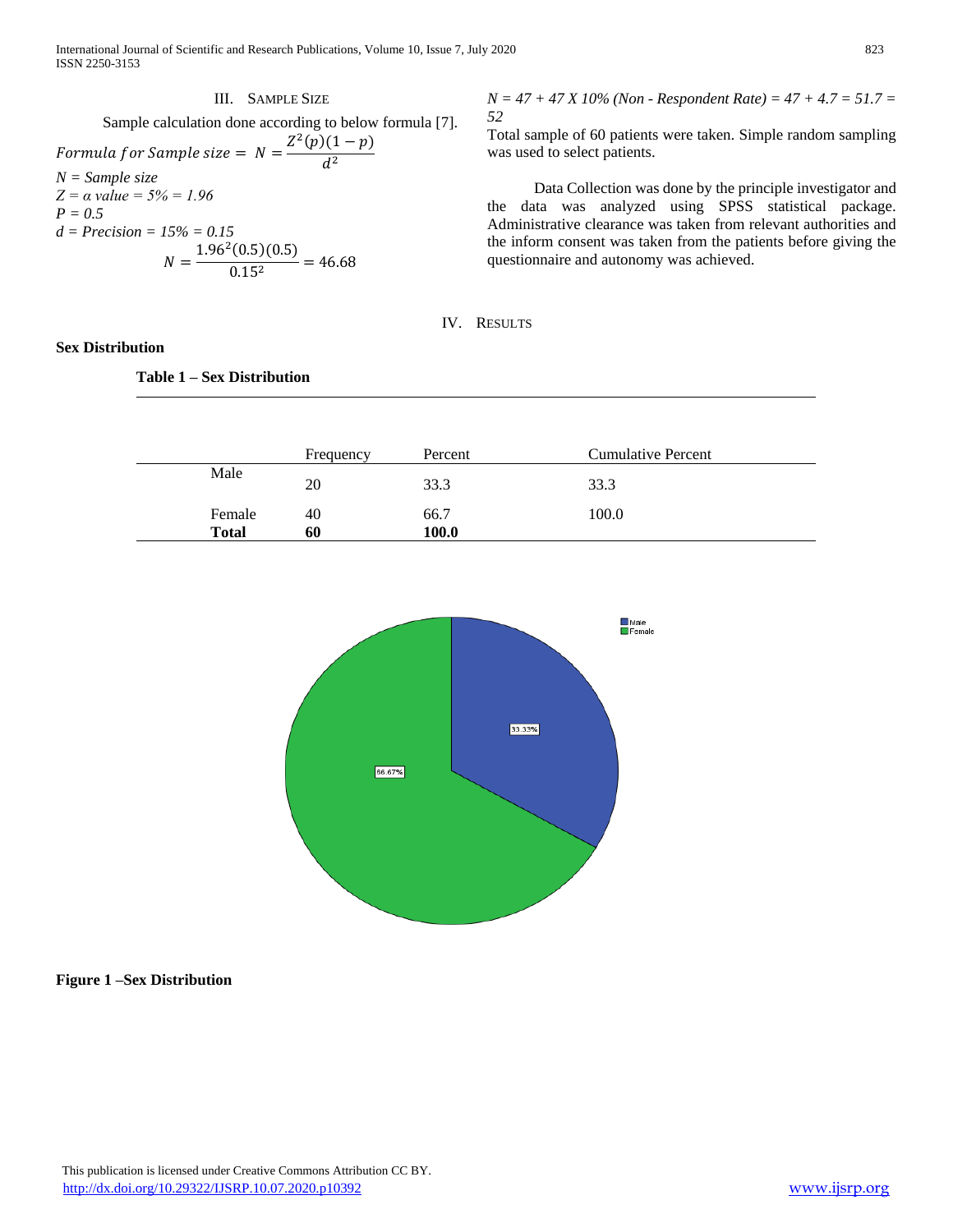# **Ethnicity Distribution**

# **Table 2 – Distribution of Ethnicity**

|       |              | Frequency | Percent | <b>Cumulative Percent</b> |
|-------|--------------|-----------|---------|---------------------------|
| Valid | Sinhala      | 54        | 90.0    | 90.0                      |
|       | Tamil        | 4         | 6.7     | 96.7                      |
|       | Muslim       |           | 3.3     | 100.0                     |
|       | <b>Total</b> | 60        | 100.0   |                           |

# **Religion Distribution**

# **Table 3 – Distribution of Religion**

|                 | Frequency | Percent | <b>Cumulative Percent</b> |
|-----------------|-----------|---------|---------------------------|
| <b>Buddhist</b> | 46        | 76.7    | 76.7                      |
| Catholic        | 8         | 13.3    | 90.0                      |
| Christian       | 4         | 6.7     | 96.7                      |
| Islam           |           | 3.3     | 100.0                     |
| <b>Total</b>    | 60        | 100.0   |                           |

# **Education Level**

# **Table 4 – Distribution of Education Level**

|               | Frequency | Percent |
|---------------|-----------|---------|
| No Schooling  | 2         | 3.3     |
| Grade $1 - 5$ | 2         | 3.3     |
| Grade 6 - 11  | 6         | 10.0    |
| O/L           | 18        | 30.0    |
| A/L           | 18        | 30.0    |
| Certificate   | 2         | 3.3     |
| Diploma       | 6         | 10.0    |
| Degree        | 4         | 6.7     |
| Post Graduate | 2         | 3.3     |
| Total         | 60        | 100.0   |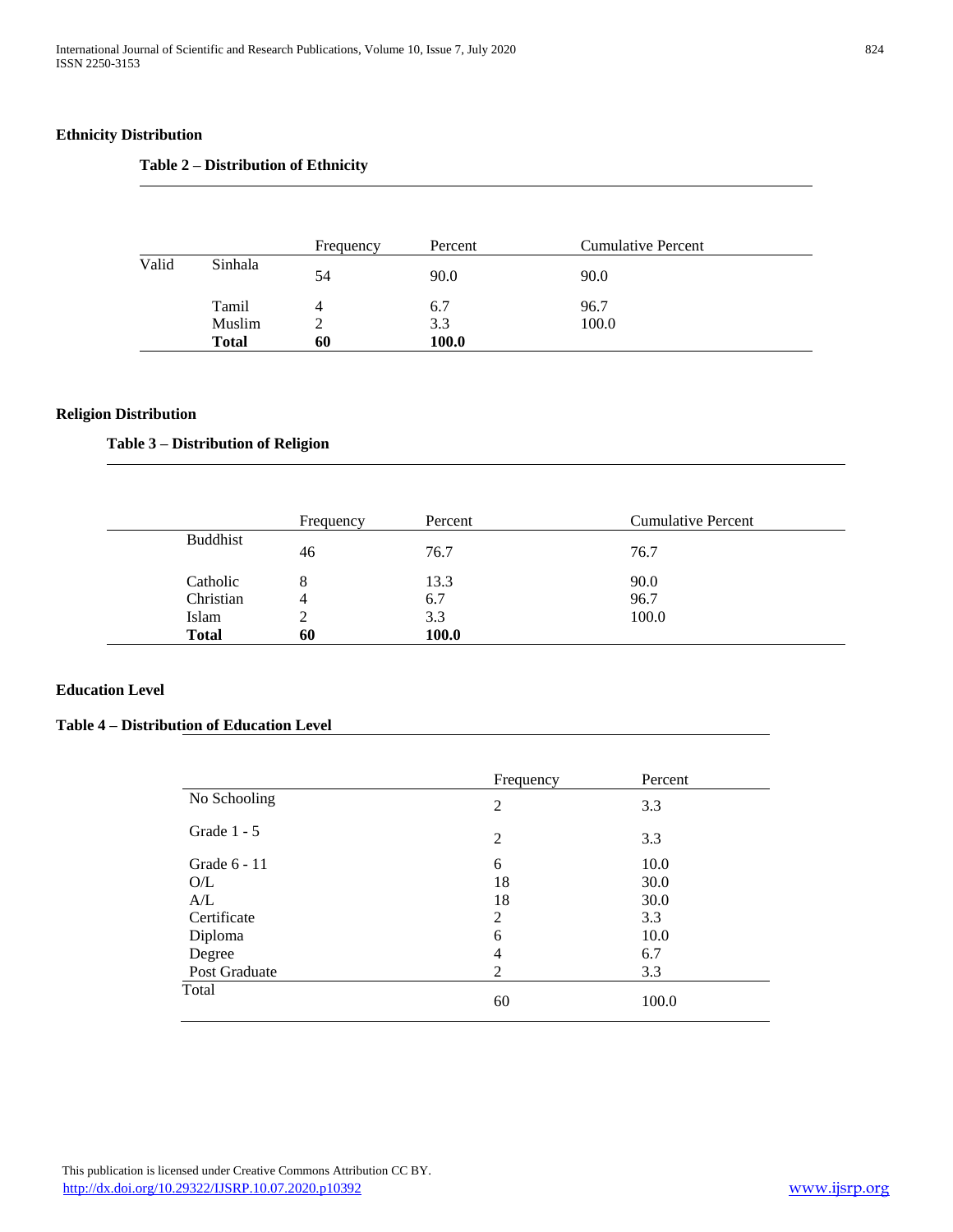#### **Overall Satisfaction level of the services provided by the clinic and each category of staff**

|                      | Mean  | Median         | Mode           | Std. Deviation | Minimum        | Maximum |
|----------------------|-------|----------------|----------------|----------------|----------------|---------|
| <b>Doctors</b>       | 4.429 | 5              | 5              | 0.735          | 2              | 5       |
| <b>Nurses</b>        | 4.148 | 4              | $\overline{4}$ | 0.8105         | $\overline{2}$ | 5       |
| Minor staff          | 4.074 | 4              | 5              | 0.9877         | $\overline{2}$ | 5       |
| Clinic Service       | 3.893 | 4              | $\overline{4}$ | 0.9081         | $\overline{2}$ | 5       |
| Overall satisfaction | 4.074 | $\overline{4}$ | 4              | 0.9081         |                | 5       |

|                                | Table 5 – Distribution of Satisfactory level according to the services provided by Doctors, Nurses, Minor staff, Clinic Services |  |  |
|--------------------------------|----------------------------------------------------------------------------------------------------------------------------------|--|--|
| and overall satisfactory level |                                                                                                                                  |  |  |

#### V. OBSERVATION

 Non-health aspects which are basic amnesties like toilets and safe drinking water were limited. The clinic was overcrowded and there was no appointment system. Chairs were less compared to number of patients.

## VI. DISCUSSION

 The Sex distribution showed 67% females and 33% males and majority were Sinhala People (90%) who attended the clinic. Majority who attended the clinic were Buddhist (77%). The education level showed well as > 86% had education level of Ordinary Level and above. This showed majority had good literacy level.

The satisfaction level was assessed using the Likert Scale in the Questionnaire. The value for Likert Scale was given below

- 1. Highly Unsatisfactory
- 2. Unsatisfactory
- 3. Unsatisfactory or Satisfactory / Medium
- 4. Satisfactory
- 5. Highly Satisfactory

 Human resource services (Doctors, Nurses and Minor Staff) were assessed with the Likert Scale and the mean satisfactory values were given in table 5. The mean satisfactory levels for services provided by each category as follows, and for Doctor 4.429, Nurses 4.148, and Minor staff is 4.074 respectively. All the values showed above 4 and considered as satisfactory level. General Clinic services like responsiveness showed 3.893 which is below satisfactory level. The overall service in the clinic which is, Human and Non-Human aspect the value was 4.074 which is marginally satisfactory level. These results reflect the similarity to the studies done by Kamra, Singh and Kumar De, Fang J, Liu L, Fang P, and Zhang L et al.

# VII. CONCLUSION

 The patients attending for the clinic were Sinhala Buddhist Community and had good education level with Female dominance. Overall service by the Central Chest Clinic showed satisfactory level as the value is 4.074. There was less satisfactory level for clinic services (non-health) aspect (Responsiveness). On observation of the clinic showed overcrowding and basic amenities like toilets and drinking facilities were limited. This could be reason for low satisfactory level. Accordingly, this study elaborates that human resource services (Doctors, Nurses and Minor Staff) and non-human resources (clinic services) affect patient satisfaction. According to these findings following model / conceptual frame work could be worked out and suggested.

Suggested model / conceptual framework as follows